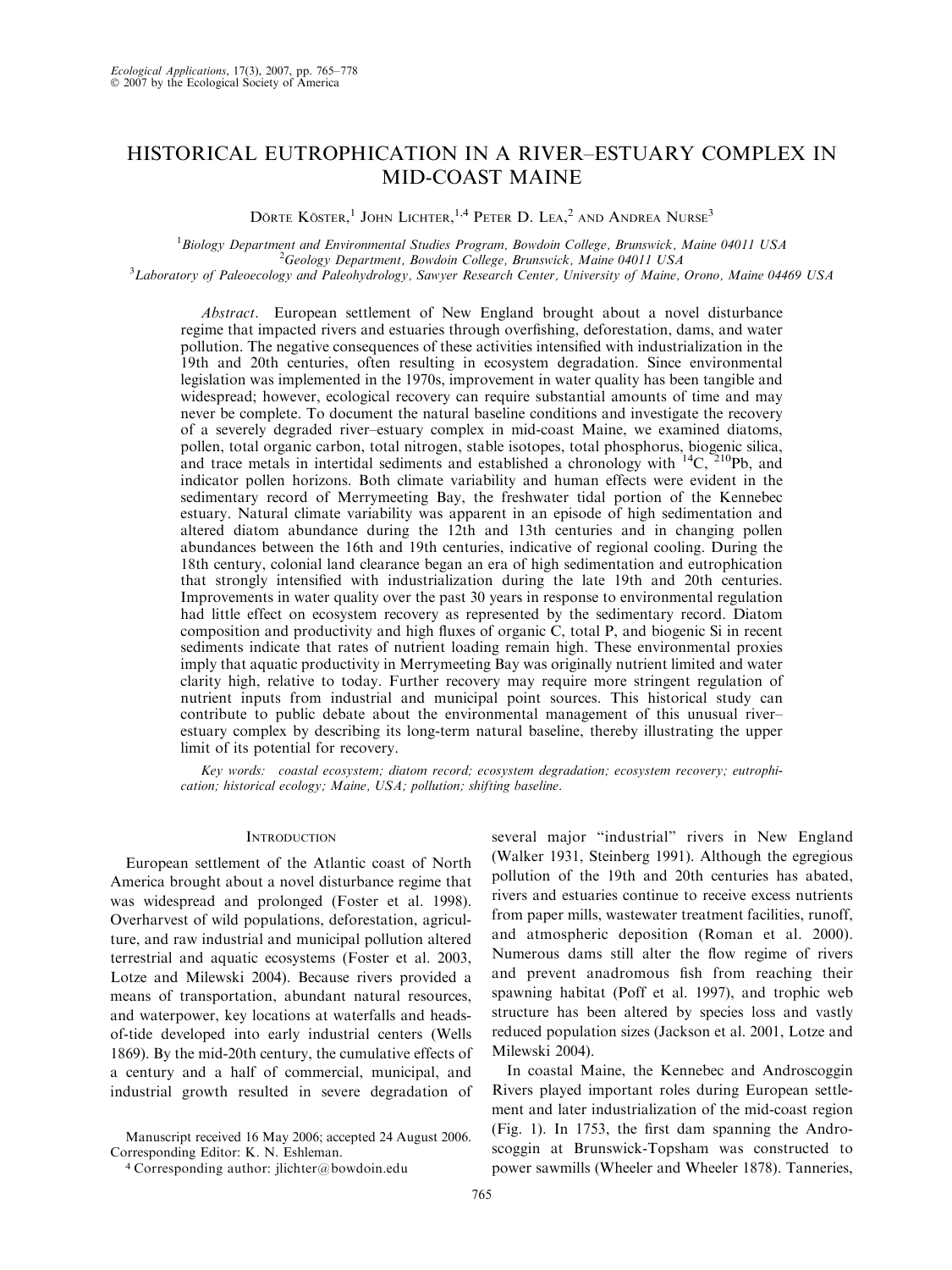766 DÖRTE KÖSTER ET AL. Ecological Applications



FIG. 1. Map of Merrymeeting Bay region showing core sites and location on the coast of Maine, USA. Bordering towns of Brunswick, Topsham, and Bath are shown. Gray shaded area in the inset map shows the combined watershed of the Kennebec and Androscoggin Rivers.

textile mills, and foundries soon followed. By 1815, migrating salmon could no longer pass the dam at Brunswick to upstream spawning habitat (Foster and Atkins 1869). In 1837, a dam completed across the Kennebec at Augusta to power several sawmills, a grist mill, and a machine shop (North 1870) caused the immediate collapse of the commercial salmon fishery throughout the watershed (Foster and Atkins 1869). Severe water pollution began in the latter 19th century, and by the mid-20th century, contributed to the final collapse of the remaining commercial fisheries. Pulp and paper mills discharged large quantities of organic matter, which resulted in anoxia,  $H_2S$  production, and frequent fish kills. Industry harnessed the waterpower of the rivers, and the rivers conveniently disposed of industry's waste (Steinberg 1991).

Although flagrant organic pollution no longer causes widespread oxygen depletion in the Kennebec and Androscoggin Rivers (Lichter et al. 2006), portions of the Androscoggin River periodically experience algal blooms and reduced oxygen concentrations (Maine Department of Environmental Protection 2000). Of the limiting nutrients entering the Androscoggin River,  $\sim$ 77% of P originates from treatment of paper mill effluents, 13% derives from municipal wastewater treatment facilities, and 10% from runoff. Although less impacted, the Kennebec River also experiences occasional algal blooms (Maine Department of Environmental Protection 2000).

There is widespread public interest in restoring Maine's rivers and estuaries. However, a significant problem faced in garnering public support for more stringent environmental regulation is the ''shifting baseline'' syndrome described by Pauly (1995). In the case of Maine's rivers and estuaries, public and institutional memory does not extend back in time far enough to understand and value the true potential of a degraded ecosystem, only far enough to recognize improvement over the appalling conditions of the middle 20th century. As such, a shifting baseline lowers expectations for recovery. Historical ecology can inform public debate about environmental policy by documenting the long-term natural baseline and in so doing, illustrate the upper endpoint of the potential for ecosystem recovery. In the case of coastal eutrophication, understanding the potential for clean water, restored aquatic habitat, and increased secondary production can contribute to public debate about the benefits and costs of environmental regulation by illustrating the potential opportunity cost of failing to reduce nutrient inputs with the best available technologies. This may be especially relevant for Maine, where tourism and recreation are vital economic activities that would benefit from restoration of coastal ecosystems.

To document natural baseline conditions and ecosystem response to the Clean Water Act of 1972 for a river– estuary complex in coastal Maine, we reconstructed an environmental history of Merrymeeting Bay based on diatom, pollen, stratigraphic, and chemical records preserved in intertidal sediments. Merrymeeting Bay is the freshwater tidal portion of the Kennebec estuary and receives water from the Kennebec and Androscoggin Rivers as well as four minor rivers (Fig. 1). Our objectives were to (1) determine baseline conditions associated with natural climatic variability, (2) investigate the effects of European settlement and industrial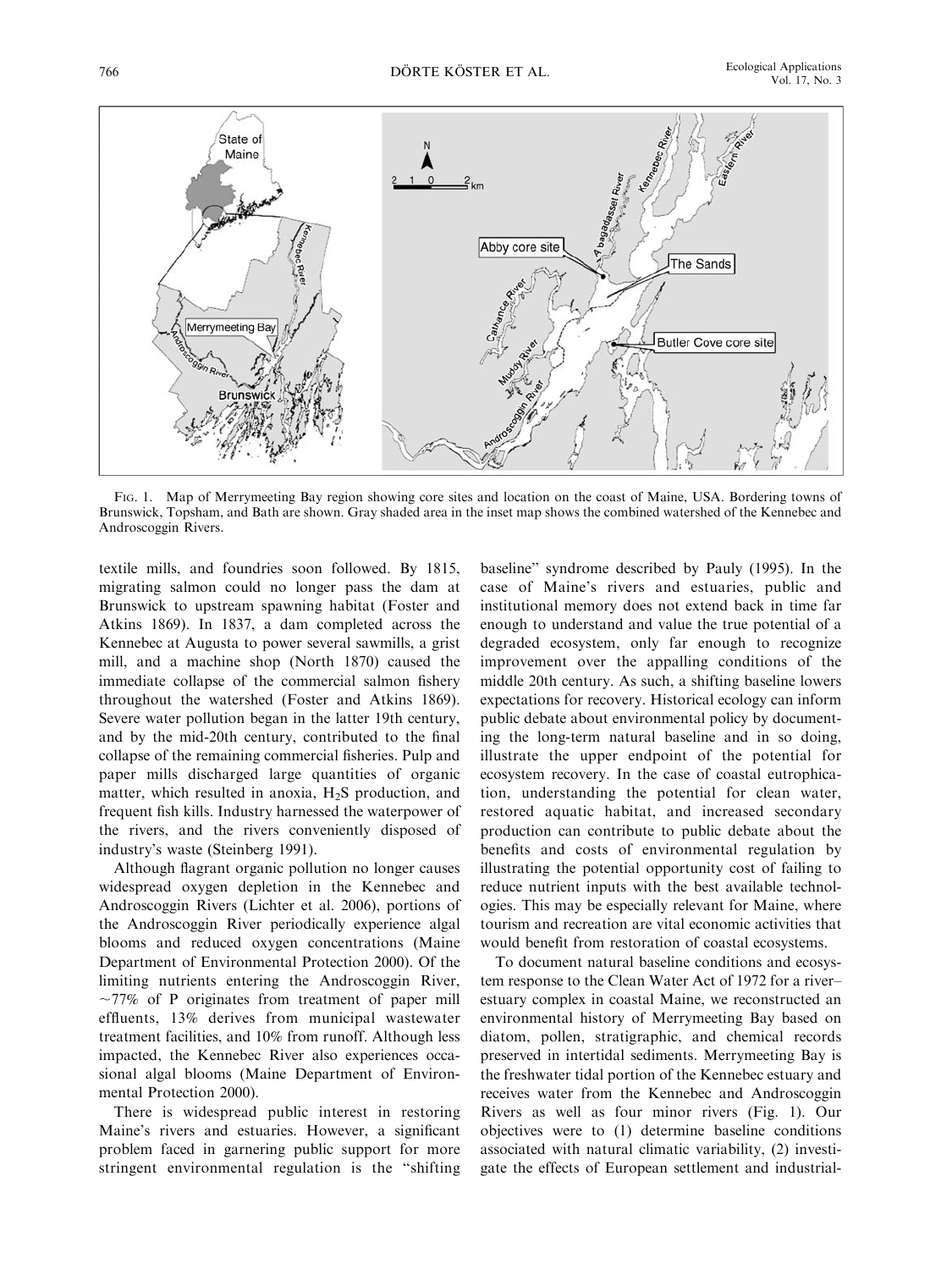ization within the watershed, and (3) examine ecosystem response to environmental regulation in the late 20th century. This historical study increases our understanding of the causes and consequences of coastal eutrophication in Maine, and contributes to ongoing discussion of the benefits and costs of environmental regulation.

## STUDY REGION

Merrymeeting Bay is formed by the confluence of the Kennebec, Androscoggin, Cathance, Abbagadasett, Muddy, and Eastern rivers, 30 km inland from the Atlantic coast of Maine (Fig. 1). Water draining onefourth of the area of Maine and part of New Hampshire  $(24755 \text{ km}^2)$  exits Merrymeeting Bay into the lower Kennebec estuary through a narrow (215-m wide) channel called ''the Chops.'' The substantial river flow through this narrow channel and a series of underwater sills constrain the upstream mixing of seawater into Merrymeeting Bay (Wong and Townsend 1999, Kistner and Pettigrew 2001). Although elevated salinities occur seasonally during periods of low river flow, salinity values generally range below the 5 g/L threshold that distinguishes freshwater from brackish water ecosystems (Odum et al. 1984). The Kennebec estuary is a drowned river valley typical of New England estuaries. Tides range up to 3.5 m at the mouth of the Kennebec but attenuate to  $\sim$ 1.8 m at the Chops. Wild rice (Zizanea aquatica) and other freshwater emergents dominate expansive tidal marshes in Merrymeeting Bay and provide forage for migratory waterfowl. Historically, Merrymeeting Bay also provided important spawning and nursery habitat for several species of anadromous fish. Until the early 19th century, the Kennebec was famous for its spawning runs of Atlantic salmon (Salmo salar) and hosted prolific spawning runs of alewive (Alosa pseudoharengus), American shad (Alosa sapidissima), blue-back herring (*Alosa aestivalis*), and striped bass (Morona saxatalis; Foster and Atkins 1869).

Although Europeans first settled in the region during the early 17th century, the harsh physical environment and recurrent wars with the native Abenaki limited immigration and population growth (Ghere 1995, Bourque 2001). The nearby towns of Brunswick, Topsham, Woolwich, Cork (later Dresden), Richmond, and Bowdoinham were being settled by 1717 (McKeen 1853, Wheeler and Wheeler 1878, Allen 1931); and by 1760, the area surrounding Merrymeeting Bay was a mixture of farms, houses, and forests (Allen 1931). By 1800, Brunswick and Topsham were industrial centers, as was Augusta on the upstream Kennebec (Wheeler and Wheeler 1878, North 1870). Sawmills loaded the rivers with sawdust, textile mills discharged fibers and dyes, and foundries dispersed trace metals. The most destructive sources of pollution were the pulp and paper mills. The sulfite pulp process in use between 1880 and the 1960s discharged tons of lignosulphonic acid (Sutermeister 1941) weekly into both the Kennebec and Androscoggin rivers (Water Improvement Commission 1960, 1966, Lawrence 1967). The rivers became anoxic as bacteria metabolized the organic matter stimulating anaerobic bacteria to reduce the sulfite wastes to  $H_2S$ . As early as 1893, the Androscoggin had a reputation for being polluted (Owen 1936). By the 1940s, the river achieved infamy as  $H_2S$  emanating from its waters blackened the paint on nearby buildings and the distinctive rotten egg odor could be smelled miles away (Chase 1949). As a remedy for the odor, 6694 tons of  $CaNO<sub>3</sub>$  were dumped into the river upstream of the Lewiston-Auburn between 1948 and 1960 (Lawrance 1967). Denitrifying bacteria made use of the  $NO<sub>3</sub>$  as an electron acceptor, outcompeting the sulfate-reducing bacteria and effectively halting  $H_2S$  production. Although this quick fix made the river less obnoxious, it probably magnified downstream eutrophication. Widespread fish kills occurred in 1947, 1957, 1963, 1965, and 1973 (Water Improvement Commission 1960, 1966, Maine Department of Environmental Protection 1971). With the installation and operation of primary treatment facilities at several towns and at the pulp and paper mills, seasonal anoxia subsided and water quality improved (Lichter et al. 2006). Today, the Kennebec is rated a class B river (i.e., dissolved oxygen  $\geq$ 7 mg/L and *Escherichia coli* mean counts  $\langle 64/100 \text{ mL} \rangle$ , whereas the Androscoggin is rated a class C river (i.e., dissolved oxygen  $\geq$ 5 mg/L and *Escherichia coli* mean counts  $<$ 142/100 mL).

## **METHODS**

## Sedimentary record and analyses

To reconstruct an environmental history, we collected two cores of intertidal sediments at each of two sites in Merrymeeting Bay. The first coring site was near the mouth of the Abagadasset River in an area known locally as "The Sands" (Fig. 1). The Sands is a deltaic structure formed by upriver sediment transport driven by strong flood tides. It was noted as an area of shallow water in the 17th century prior to widespread land clearance (Wheeler and Wheeler 1878). Examination of a series of aerial photographs dating back to 1953 indicates that neither the Abagadasset River channel nor any connecting tidal channels have migrated laterally across the core location over this time period. The second coring site, Butler Cove, is a small embayment lacking stream or tidal channels (Fig. 1). Both coring sites are dominated by wild rice (Zizanea aquatica) and consist of sandy sediments with organic matter percentages ranging between 5 and 10 percent. We vibrated a 7.6 cm diameter aluminum tube into the intertidal sediments to a depth of 1 m, plugged the top, and retrieved each core with a hand jack. Visible stratigraphy was recorded and cores were sectioned into 1-cm slices and stored at  $4^{\circ}$ C.

A chronology was established for each site using  ${}^{14}C$ ,  ${}^{210}Pb$ , and  ${}^{137}Cs$  dating, as well as *Rumex* and *Ambrosia* pollen horizons indicative of land settlement. Beta Analytic, Miami, Florida, USA, analyzed plant tissue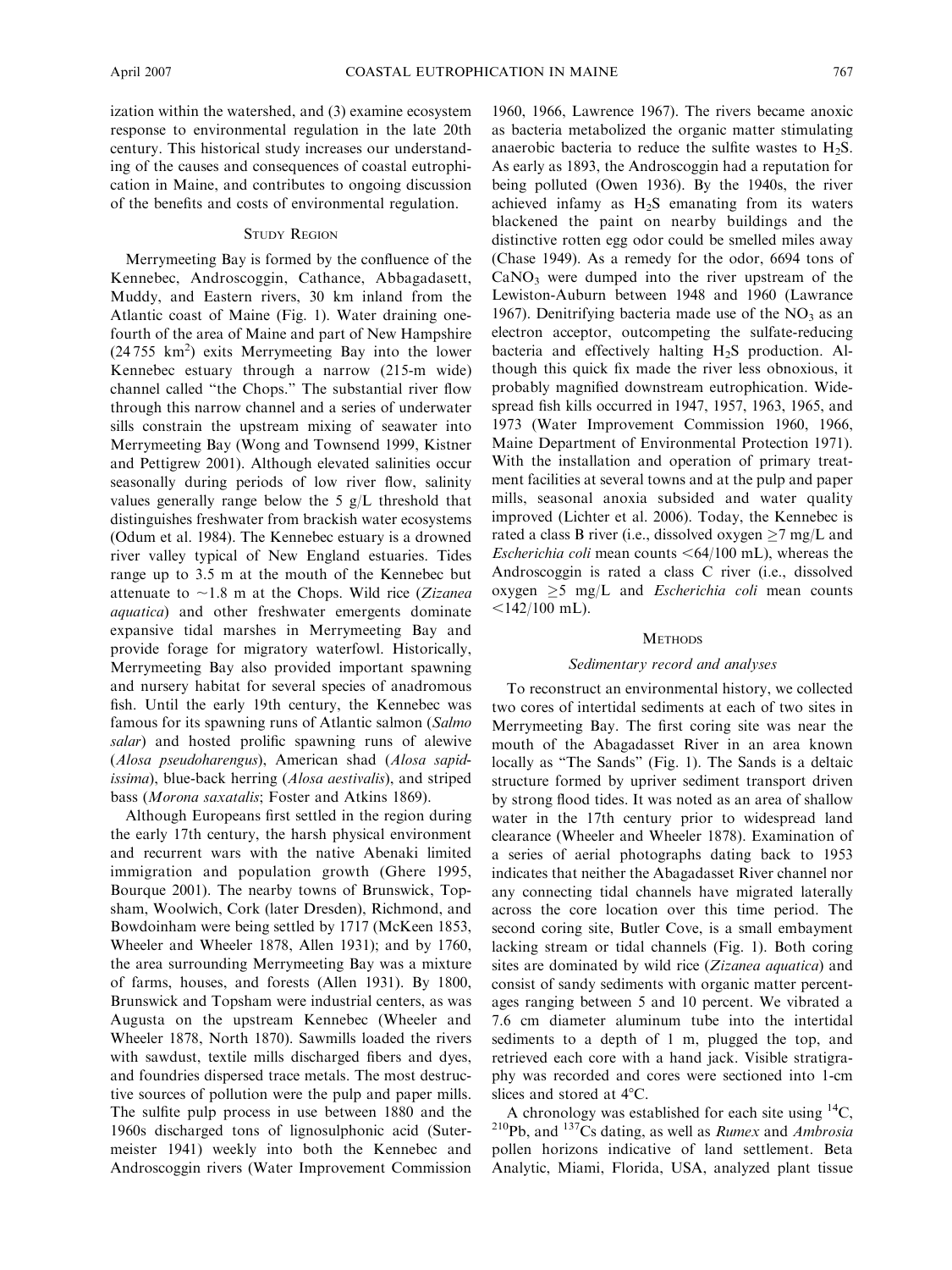and small pieces of wood for 14C age. GEOTOP laboratory, Montreal, Canada, analyzed prepared sediments for  $^{210}Pb$  and  $^{137}Cs$  activity. The  $^{210}Pb$  concentration was inferred by measurement of the activity of the daughter product  $^{210}$ Po with alpha spectrometry assuming secular equilibrium between the two isotopes (Flynn 1968). 210Pb ages were estimated assuming a constant rate of supply of  $2^{10}Pb$  to the sediments (Binford 1990). The  $137Cs$  peak identified sediments deposited in 1963–1964, the period of maximum activity of atmospheric nuclear weapon testing (Milan et al. 1995).

Diatom analysis was carried out in 4-cm steps on one of the Abagadasset River cores (i.e., Abby-1). To prepare the samples,  $1 \text{ cm}^3$  of sediment was treated overnight with 25 mL of a 50:50 solution of  $H_2SO_4$  and  $HNO<sub>3</sub>$  and then digested for three hours at 90°C. Samples were washed in several steps with deionized water and allowed to settle for 24 hours between washings. This procedure was repeated until the sample was neutralized. To remove sand, samples were mixed and allowed to settle for 10 seconds; the decanted solution was used for diatom counting. A known concentration of microspheres was added to each sample solution, and  $750 \mu L$  was dried on a cover glass and mounted in Naphrax (a synthetic resin dissolved in toluene) on microscope slides. A minimum of 500 diatom valves was counted with  $1000 \times$  magnification using an Olympus BX51 microscope (Center Valley, Pennsylvania, USA) with phase contrast. Diatom taxa were identified to the species level using freshwater and coastal references (Krammer and Lange-Bertalot 1986, 1988, 1991a, b, Witkowski et al. 2000). These references also provided information about salinity and habitat tolerances of individual diatom species. Diatom assemblages were divided into four zones based on an optimal partitioning algorithm implemented with the software ZONE (Lotter and Juggins 1991).

Patterns in diatom assemblages, as well as their relation to other proxies measured in the sediments, were explored using several ordination techniques. Because detrended correspondence analysis (DCA) determined that the variation in diatom data was  $\leq$ 2 SD, we analyzed diatom assemblages with linear methods (Birks 1995), such as DCA for identification of changes over time and redundancy analysis (RDA) for identification of correlations with other sedimentary proxies. Principal component analysis (PCA) was used for summarizing patterns in pollen, as the variation in these data was  $>2$  SD (Birks 1995). Ordinations were carried out with CANOCO software version 4.5 (ter Braak and Šmilauer 2002).

Pollen analysis was completed on 16 samples from the upper 80 cm of one core from each of the two sites. Because of the high sand content in the estuary sediments, we used a pollen floatation technique developed for sandy sediments (Vandergoes 2000). After deflocculation, samples were sieved through  $125$ - $\mu$ m Nitex mesh, and then suspended in viscous sodium polytungstate solution with a specific gravity of 2.32. Pollen and organic particles float in the polytungstate and are decanted for treatment with glacial acetic acid to dehydrate cells and remove cellulose (Faegri et al. 1989). Fine-grained silts and clays were removed by sieving the sample through 6-µm Nitex sieving mesh (Cwynar et al. 1979). The remaining sediment was permanently suspended in silicon oil. At  $40\times$  magnification, a minimum of 300 arboreal and herbaceous pollen cells were counted and identified. Pollen data were plotted as relative percentage using Tilia and TGView 2.0.2 software (E. Grimm, Illinois State Museum, Research and Collections Center, Springfield, Illinois, USA).

Elemental carbon and nitrogen stable-isotope analyses were conducted on sediments from both core locations. Sediments were dried for 48 h in a convection oven and subsamples ground to a fine powder with a ball mill. C, N,  $^{13}$ C, and  $^{15}$ N concentrations were measured by the University of California, Davis stable isotope laboratory using continuous flow isotope-ratio mass spectrometry (IRMS, 20-20 mass spectrometer, PDZEuropa, Northwich, UK) after combusting samples at 1000°C in an on-line elemental analyzer (ANCA-GSL, PDZEuropa). Total phosphorus (TP) and biogenic silica (BSi) were analyzed for both sediment cores. The laboratory methods used for determining TP and BSi in sediments are described in the standard operating procedures of the NOAA/Great Lakes Environmental Research laboratory (Johengen 1996).

## **RESULTS**

## Chronology and sedimentation rate

The Abagadasset River core (i.e., Abby-1) that was analyzed for a sedimentary record exhibited excess <sup>210</sup>Pb activity from the sediment surface to a depth of 34 cm (Fig. 2). A strong linear relationship between logtransformed excess 210Pb activity and cumulative sediment dry mass between 0 and 34 cm depth ( $R^2$  = 0.97,  $P \le 0.001$ ) indicates a lack of physical and biological disturbance (e.g., Zimmerman and Canuel 2000). The resulting 210Pb chronology is consistent with the timing of the onset of rapid deposition of numerous trace metals and fly-ash particles in the late 19th century (P. Lea, unpublished data), which reflect increasing industrialization and technological change along the tributary rivers. The  $137Cs$  profile of the Abby-1 core, however, is inconsistent with the fallout history of  $137Cs$ , suggesting post-depositional mobility and delayed inputs of 137Cs (Davis et al. 1984). 137C first appears at 24 cm depth, which corresponds to a  $^{210}Pb$  date of 1912, much earlier than the beginning of atmospheric fallout of  $137$ Cs derived from thermonuclear testing in 1952. Also, excess <sup>137</sup>Cs activity does not reflect episodes of peak atmospheric fallout in 1959 and 1963, but instead is correlated with sediment organic matter content  $(r =$ 0.72,  $P < 0.001$ ). These inconsistencies in the  $^{137}Cs$ record are explained by (1) mobility of  $137Cs$  in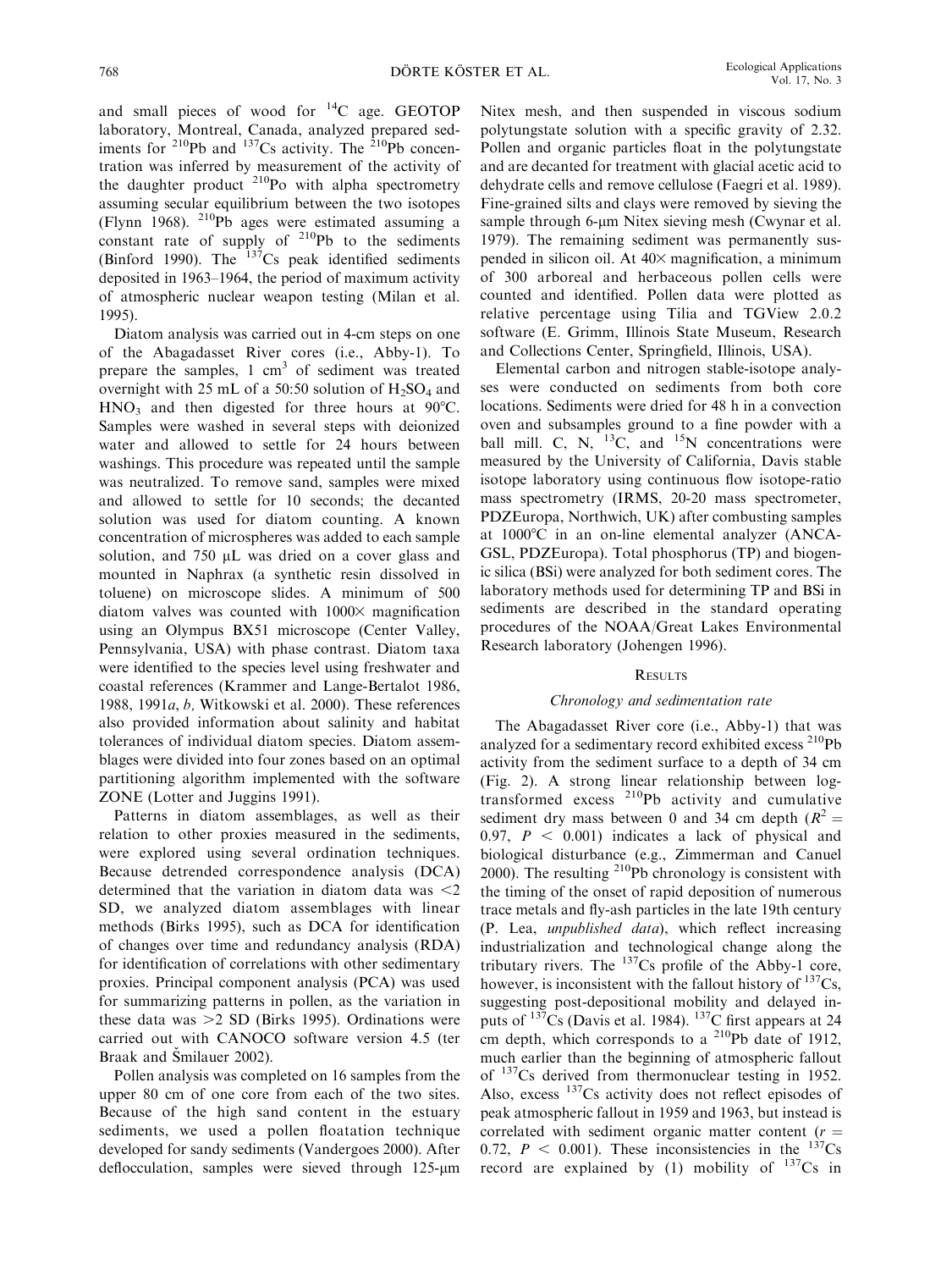

FIG. 2. Total activity (disintegrations per minute per gram) of <sup>210</sup>Pb and <sup>137</sup>Cs in the sediments of the Abby-1 and BC-1 cores. Open symbols represent  $^{210}$ Pb measurements, and closed symbols represent  $^{137}$ Cs measurements. [Conversion to SI units: 1 Ci =  $2.22 \times 10^{12}$  dpm; 1 Ci = 3.7  $\times$  10<sup>10</sup> Bq; 1 Bq = 1 dps.]

sediments with low clay content, (2) delayed inputs of  $137Cs$  via transport of sediments from upriver, and (3)  $137Cs$  adsorption to organic matter (Davis et al. 1984, Crusius and Anderson 1995, Milan et al. 1995). Generally, Cs is immobilized in sediments by adsorption to clay minerals at the time of deposition (Davis et al. 1984). However, in sediments of low clay content, which is indicated by low aluminum content  $(<1%)$  in the Abby-1 sediments, 137Cs can diffuse freely both upward and downward within the sediment column. Delayed deposition of  $137Cs$  occurs when sediments deposited upriver are eroded, transported downriver, and redeposited in Merrymeeting Bay at a later date than the original atmospheric fallout. Such a time delay would smear the  $137Cs$  signal upward in the sediment column. 210Pb is generally less mobile in sediments, and because it derives from continuous atmospheric deposition rather than episodic fallout events, it is less affected by delayed transport of sediments from upriver. The upward mobility of  $137$ Cs and/or delayed deposition of sediments washing in from upriver are illustrated by the strong 137Cs peak at the sediment surface in both of our cores, despite a decline in atmospheric fallout following the end of thermonuclear testing in 1982 (Crusius and Anderson 1995, Milan et al. 1995). These problems with the 137Cs record in the Abby-1 core invalidate its use as a complementary dating technique to 210Pb for the recent sediments.

Excess 210Pb activity was more variable at the Butler Cove site (i.e., BC-1 core) than at the Abagadasset site and indicates sediment mixing (Fig. 2). A linear regression of log-transformed excess  $^{210}Pb$  activity on cumulative sediment dry mass between 0 and 14 cm depth indicates a poor linear relationship ( $R^2 = 0.46$ ,  $P =$ 0.067). This clear evidence of sediment mixing in the BC-1 core precludes its use as an environmental record. However, comparison with the Abby-1  $^{210}Pb$  profile supports our conclusion that the Abby-1 core represents a continuous environmental record without episodes of sediment mixing (Fig. 2). The  $137Cs$  profile of the BC-1 core exhibited similar post-depositional mobility, delayed inputs, and correlation with sediment organic matter as the Abby-1  $137$ Cs profile. We therefore based our environmental history entirely on the Abby-1 core. Its location at the head of the Sands area, which accumulates sediments delivered by both of the major rivers, provided a high sedimentation rate and more consistent depositional environment than the Butler Cove site. The overall average sedimentation rate was 0.046 cm/yr for the Abby-1 core and 0.029 cm/yr for the BC-1 core.

Pollen indicators of local land clearance, Rumex and Ambrosia, first occur at 44 cm depth in the Abby-1 core. We assigned a date of AD 1717 to this depth because several towns in the area were settled at this time (Wheeler and Wheeler 1878, Baxter 1916, Allen 1931). A distinct sediment color change occurred below the settlement horizon at 48 cm depth. Sediments below 48 cm depth were dark organic, while those above 48 cm depth were light gray-brown. A gradual transition back to darker organic sediments occurred at 20 cm depth. We dated plant tissue from sediments at 48 cm depth to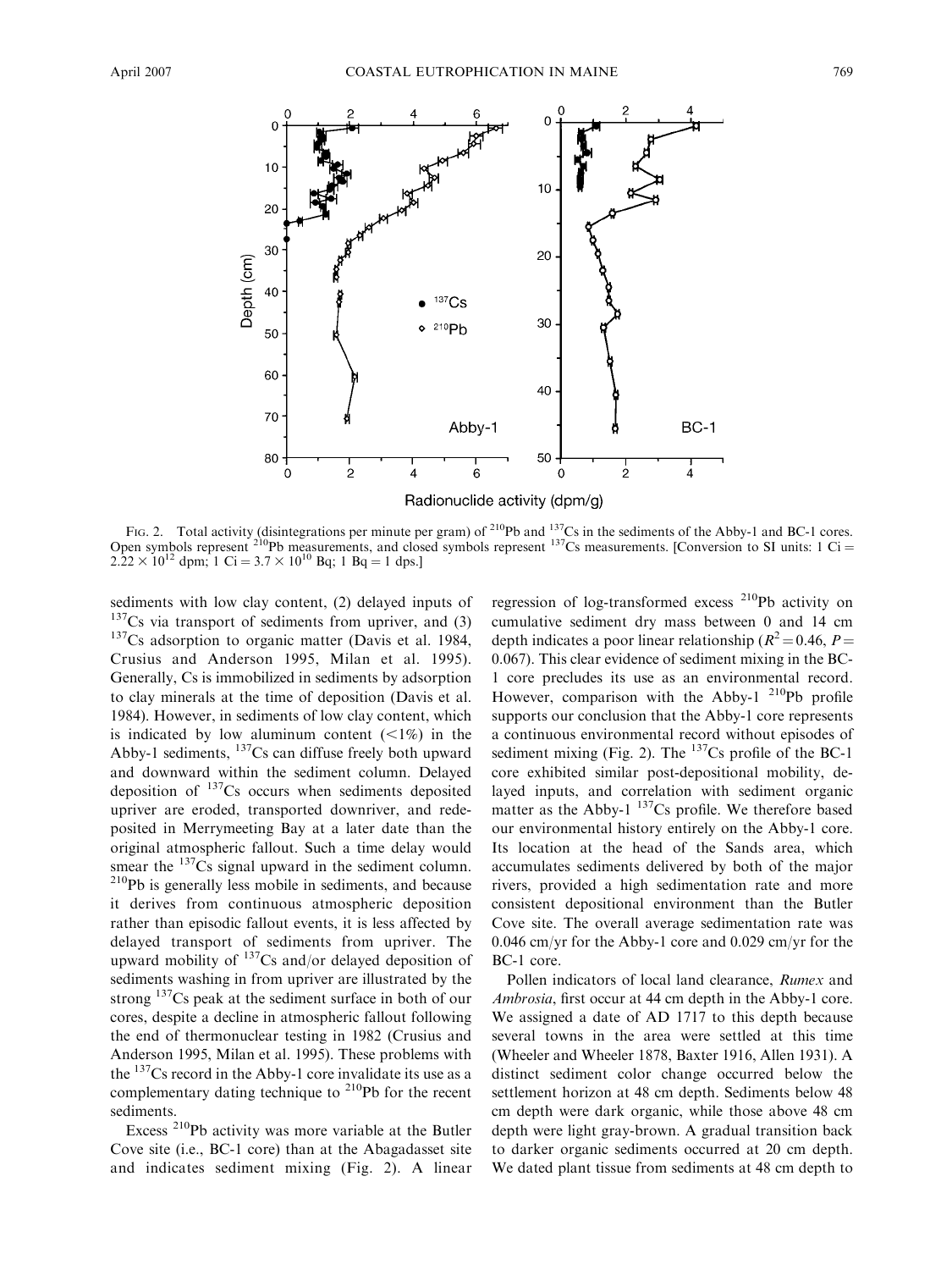| Core   | Depth (cm) | Lab. no.    | Material dated | ${}^{14}C$ age yr BP | Confidence interval           |
|--------|------------|-------------|----------------|----------------------|-------------------------------|
| Abby-1 | 48         | Beta-205684 | plant tissue   | $370 \pm 40$         | $AD$ 1440–1640                |
| Abby-1 | 52         | Beta-202185 | plant tissue   | $740 \pm 40$         | AD 1230-1300                  |
| Abby-1 | 64         | Beta-202186 | plant tissue   | $810 \pm 60$         | AD 1050-1100 and AD 1140-1290 |
| Abby-1 | 82         | Beta-199575 | wood           | $1800 \pm 40$        | $AD$ 120–340                  |
| $BC-1$ | 62         | Beta-199576 | wood           | $2140 \pm 40$        | 360–280 BC and 240–60 BC      |

TABLE 1. Radiocarbon analyses.

Notes: The confidence interval is given as the 2-sigma range of the calibrated calendar dates. Analyses were conducted by Beta Analytic, Miami, Florida, USA.

estimate the timing of the sediment color change, sediments at 52 cm and 64 cm depths to bracket a period of change in the diatom record, and basal sediments at 82 cm depth. The timing of the sediment color change was estimated to be AD 1540 (95% CI  $=$ AD 1440–1640), and the period of change in diatom record between 52 cm and 64 cm depths was estimated to be AD 1170 (AD 1050–1240) and AD 1265 (AD 1230–1300; Table 1). A basal radiocarbon date at 82 cm indicated that the portion of the sedimentary record that is the focus of this study spanned the past  $1800 \pm 40$ years. The overall sedimentation rates were low throughout much of the core except for the period between AD 1170 and 1265 and during the 18th, 19th, and 20th centuries (Fig. 3). The sand content ranged from  $\sim$ 10% throughout most of the core to 30% between 30 cm and 40 cm depth (data not shown).

## Diatom record

Fossil diatom analysis distinguished four zones (I–IV) that were characterized by differences in species composition and abundance (Fig. 4). Sediments dated between AD 230 and 1170 (Zone I) were dominated by Fragilaria subsalina (Grunow) Lange-Bertalot and F. geocollegarum Witkowski et Lange-Bertalot with lower abundances of Achnanthes minutissima Kützing and  $A$ . delicatula aggr. (Kützing) Grunow. Between AD 1170 and 1265 (Zone II), the relative abundance of planktonic species, such as Cyclotella meneghiniana Kützing and Actinocyclus normanii (Gregory) Hustedt, increased temporarily. After AD 1265 (Zone III), diatom assemblages returned to the species composition of Zone I, except that F. geocollegarum was replaced by F. construens var. venter (Ehrenberg) Grunow, F. pulchella (Ralfs) Lange-Bertalot, and Achnanthes spp. Following local land clearance in the 18th century, diatom abundance increased above the long-term baseline, especially benthic species. Soon after AD 1900, planktonic diatoms such as C. meneghiniana, Cyclotella sp. 1, and A. normanii increased abruptly along with some benthic taxa to dominate the present assemblage (Zone IV). Also, several species tolerant of pollution and eutrophication first appeared or increased in abundance in Zone IV, including Navicula gregaria Donkin, Nitzschia palea (Kützing) W. Smith, Nitzschia tubicola Grunow, and Stephanodiscus spp., whereas F. pulchella, A. delicatula, and F. subsalina disappear from the



Fig. 3. Age-depth model for the Abby-1 core showing accelerated rates of sedimentation between AD 1170 and 1265, and in the 18th, 19th, and 20th centuries. Triangles represent <sup>210</sup>Pb dates, the circle indicates the pollen squares represent radiocarbon dates. Average sedimentation rates for sediments between dated horizons are given. Sediment ages between the settlement date and the oldest <sup>210</sup>Pb date were estimated by interpolation using a second-order polynomial.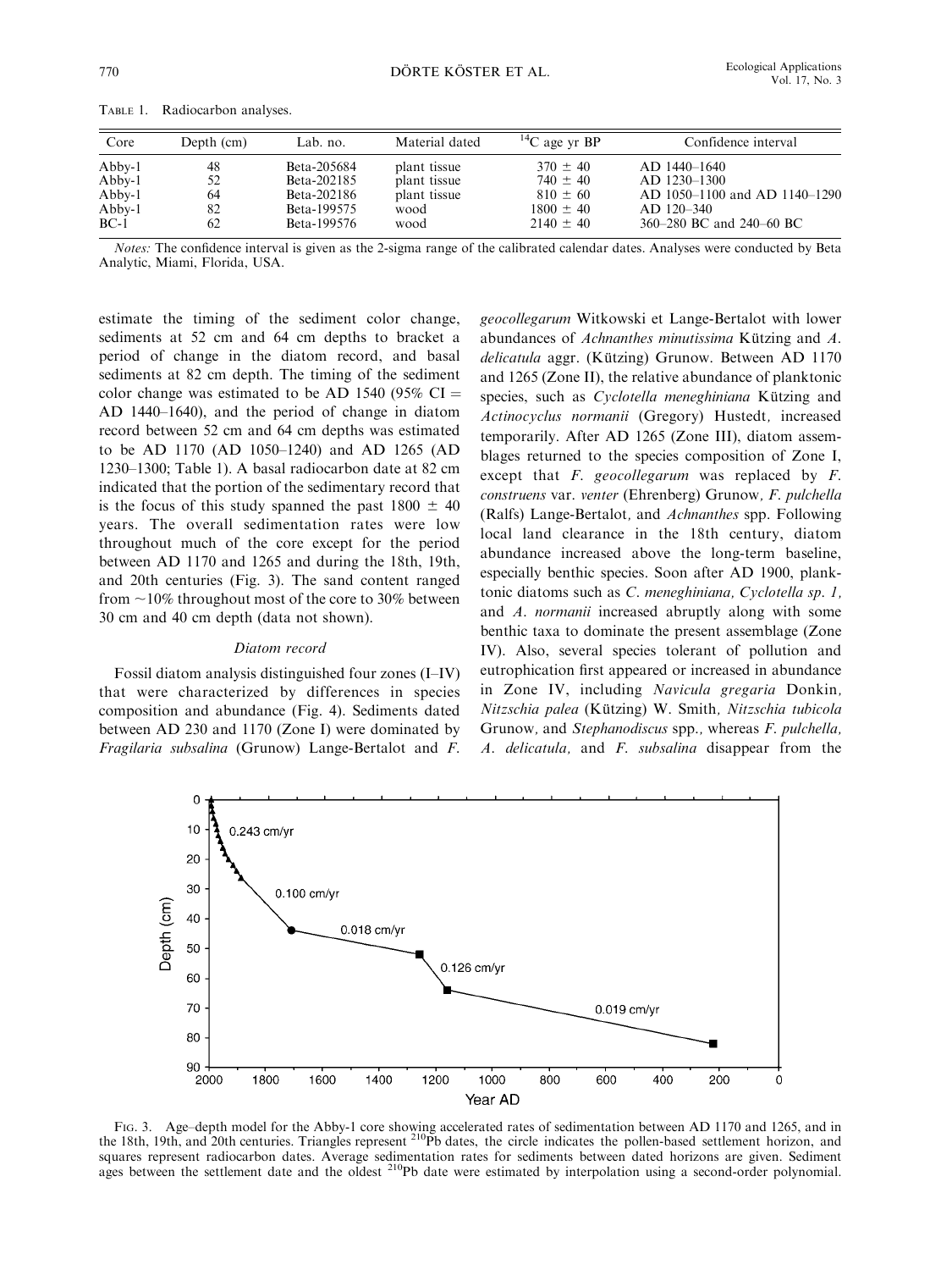

FIG. 4. Diatom stratigraphy of the Abby-1 core with salinity preferences and fluxes of planktonic and benthic species. Relative abundances of diatom species are ordered from left to right corresponding to their chronological appearance in the core from the past to the present. Major diatom zones are indicated by Roman numerals (right). Salinity preferences are shown as the proportion of freshwater (f), freshwater and brackish (f + b), and brackish water (b) species, represented by white, gray, and black areas, respectively. The numbers of planktonic and benthic diatoms are given as fluxes in units of 10000 valves $cm^{-2}$  $\cdot$ yr<sup>-1</sup>.

diatom assemblage. F. subsalina reappears in low abundances in the most recent samples.

The percentage of the diatom taxa characterized as freshwater species increased from 20% to 30% in Zone I to 62% in Zone II, followed by a decrease to 30% at the start of Zone III. Later in Zone III, freshwater taxa rose to a peak at 60% at depths of 24 cm and 28 cm, followed by declining relative proportions ranging between 30% and 45% in Zone IV. These changes are inversely proportional to the portion of brackish species for most of the core, except in the upper 15 cm, where species common to both freshwater and brackish water replaced some of the freshwater species.

The ordination results of the diatom data support the separation of four zones established by optimal partitioning (Fig. 5a). Two major excursions from the baseline conditions occurred from AD 1170 to 1265 (Zone II) and from AD 1920 to the present. Analysis of diatom–environment relationships with redundancy analysis (RDA) revealed that the major source of variation (eigenvalue 0.46) in diatom assemblage was accounted for by indicators of productivity such as total phosphorus, biogenic silica, percent carbon, and diatom flux, which loaded positively, and by diatom diversity, which loaded negatively (Fig. 5b). Variables loading on the second axis include sand content, presumed to increase with increasing land clearance, as well as with variation in flow. Pollen assemblage accounted for a

significant, but lower, proportion of variation, indicated by the eigenvalue of the second axis (0.21).

## Pollen record

The earliest change in pollen abundance was exhibited by Picea sp. (spruce), which began to increase above its baseline percentages between AD 1265 and 1540 (Fig. 6). In the 17th century, pollen of Pinus strobus (white pine), Tsuga canadensis (eastern hemlock), and Fagus grandifolia (American beech) declined in relative abundance. Coincident with these decreases in tree pollen was a decline in Poaceae pollen in the 32–38 µm size class, which we assume to be Zizanea (wild rice) because of cell size (Lee et al. 2004), its continuous presence throughout the core, and the vigorous population of Zizanea in Merrymeeting Bay today. Pollen records representing terrestrial landscapes in Maine show little grass pollen prior to land clearance (see Russell et al. 1993). Along with Rumex and Ambrosia, alder (Alnus sp.) and hazelnut (*Corylus* sp.) increase at the time of local land clearance. Pollen of the aquatic macrophyte Isoëtes (quillwort) also appears in the record at AD 1717, rising to a peak at AD 1880, followed by a sudden disappearance. However, this increase was not observed in the sediment core from Butler Cove, suggesting that the Isoëtes rise in Abby-1 was a local phenomenon. Spruce and hemlock pollen declined after AD 1900, and Zizanea pollen increased to pre-AD 1540 levels.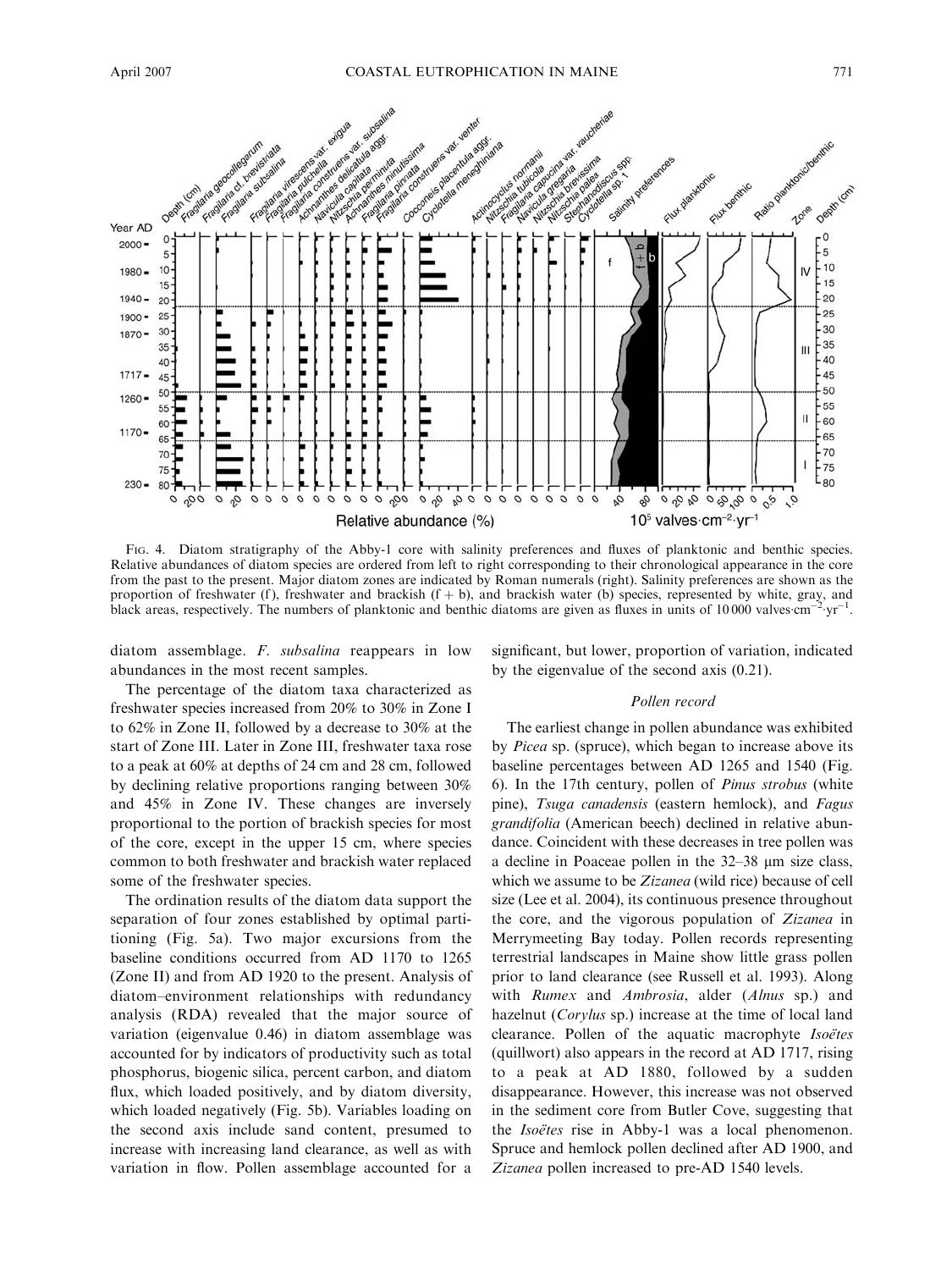

FIG. 5. Results of ordination analyses to discriminate patterns in fossil diatom assemblages and to evaluate relationships between variation in diatom assemblages and environmental variables: (a) detrended correspondence analysis plot showing four diatom zones consistent with results of optimal partitioning (Fig. 4); (b) redundancy analysis (RDA) plot showing that indicators of productivity (i.e., total phosphorus [TP], biogenic silica [BSi], organic C, and diatom flux) accounted for much of the variation in diatom assemblage and that indicators of land clearance accounted for a lesser proportion of the variation in diatom assemblage. polPCA1 and polPCA2 summarize the main patterns in fossil pollen data. They represent the sample scores of the samples on axes 1 and 2, respectively, on a PCA run with the fossil pollen data only.

## Sediment chemistry

Changes in C and N content and in  ${}^{13}$ C and  ${}^{15}$ N isotopic composition observed between AD 1170 and 1265, and again during the 19th and 20th centuries (Fig. 7), corresponded to diatom zone changes (Fig. 4). Between AD 1170 and 1265, C and N percentage, organic C flux, total P flux, biogenic Si flux, and diatom abundance indicate greater primary productivity than during the time periods immediately before and after. After AD 1540, sediment C and N percentages declined coinciding with a change to lighter colored sediments that lasted into the 20th century. Around AD 1880, organic C, total P, biogenic Si, and diatom abundance rose rapidly to their highest values in the 1800-year record. Stable isotopes also changed directionally with decreasing  $\delta^{13}$ C, indicating proportionally more of the lighter isotope. Conversely, increasing  $\delta^{15}N$  indicated proportionally more of the heavy isotope.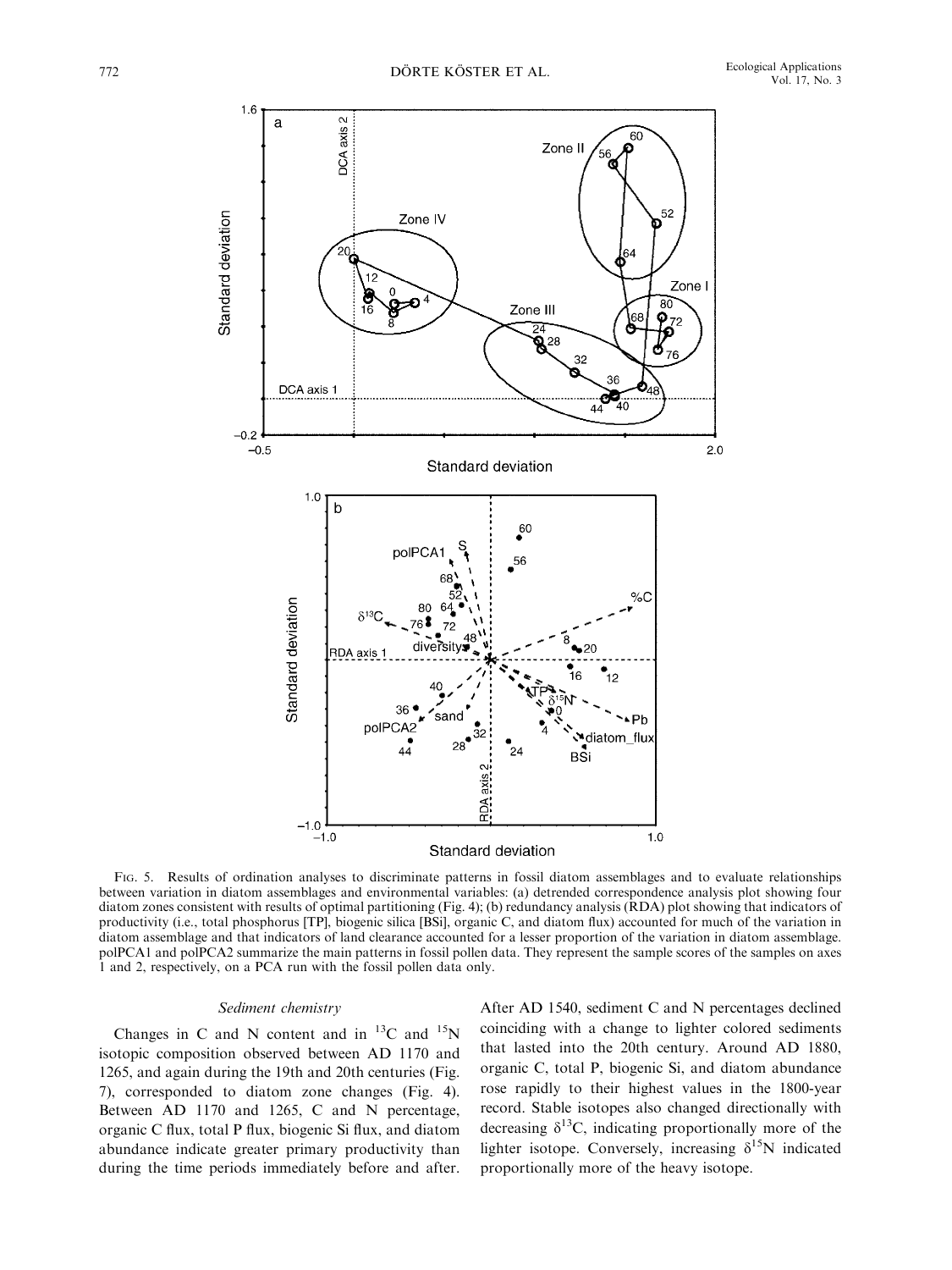

FIG. 6. Relative pollen abundances for the Abby-1 core. The total upland pollen count comprises tree, shrub, and herbaceous species. Abundances of aquatic and emergent species are calculated relative to total upland pollen. Hatched areas are exaggerated by 10 times.

## **DISCUSSION**

Natural climatic variability, as well as human land use, influenced the sedimentary record of Merrymeeting Bay. Climate variability is evident in the episode of accelerated sedimentation and change in diatom abundances in the 12th and 13th centuries and in a longer period of climatic cooling coincident with the Little Ice Age (i.e., AD 1500–1900). Human land-use effects began with European settlement in the 17th or early 18th century and intensified with industrialization and municipal growth in the late 19th and 20th centuries. The diatom record showed little evidence of ecosystem recovery following implementation of environmental legislation in the 1960s and 1970s. These results are consistent with regional vegetation histories indicating broad-scale climate trends in New England (e.g., Russell et al. 1993, Fuller et al. 1998, Pederson et al. 2005), historical studies documenting eutrophication in estuaries throughout the 19th and 20th centuries (Cooper and Brush 1993, Cooper 1995, Cooper et al. 2004), and with biogeochemical studies quantifying rising nutrient concentrations in rivers and estuaries throughout the latter 20th century (Jaworski et al. 1997, Cloern 2001).

Natural climatic variability is evident in changes in sedimentation rate, diatom abundance and composition, the ratio of planktonic to benthic diatoms, and the pollen record. Between AD 1170 and 1265, sedimentation increased above background levels, and the abundances of several diatom taxa varied from previous centuries. An increase in the ratio of planktonic to benthic diatoms indicates increased turbidity associated with greater sediment influx and algal productivity (Cooper and Brush 1993). Pederson et al. (2005) interpret a similar episode of increased sedimentation in a Hudson River salt marsh, as indicative of regional drought during the Medieval Warm Period. Drought may increase tree mortality and fire frequency, leading to increased erosion and sedimentation. Between AD 1265 and 1540, spruce pollen increased from low relative percentages to amounts exceeding 10% of total tree pollen. Similar increases in the relative percentage of spruce pollen have been related to lower temperatures and higher precipitation in northeastern North America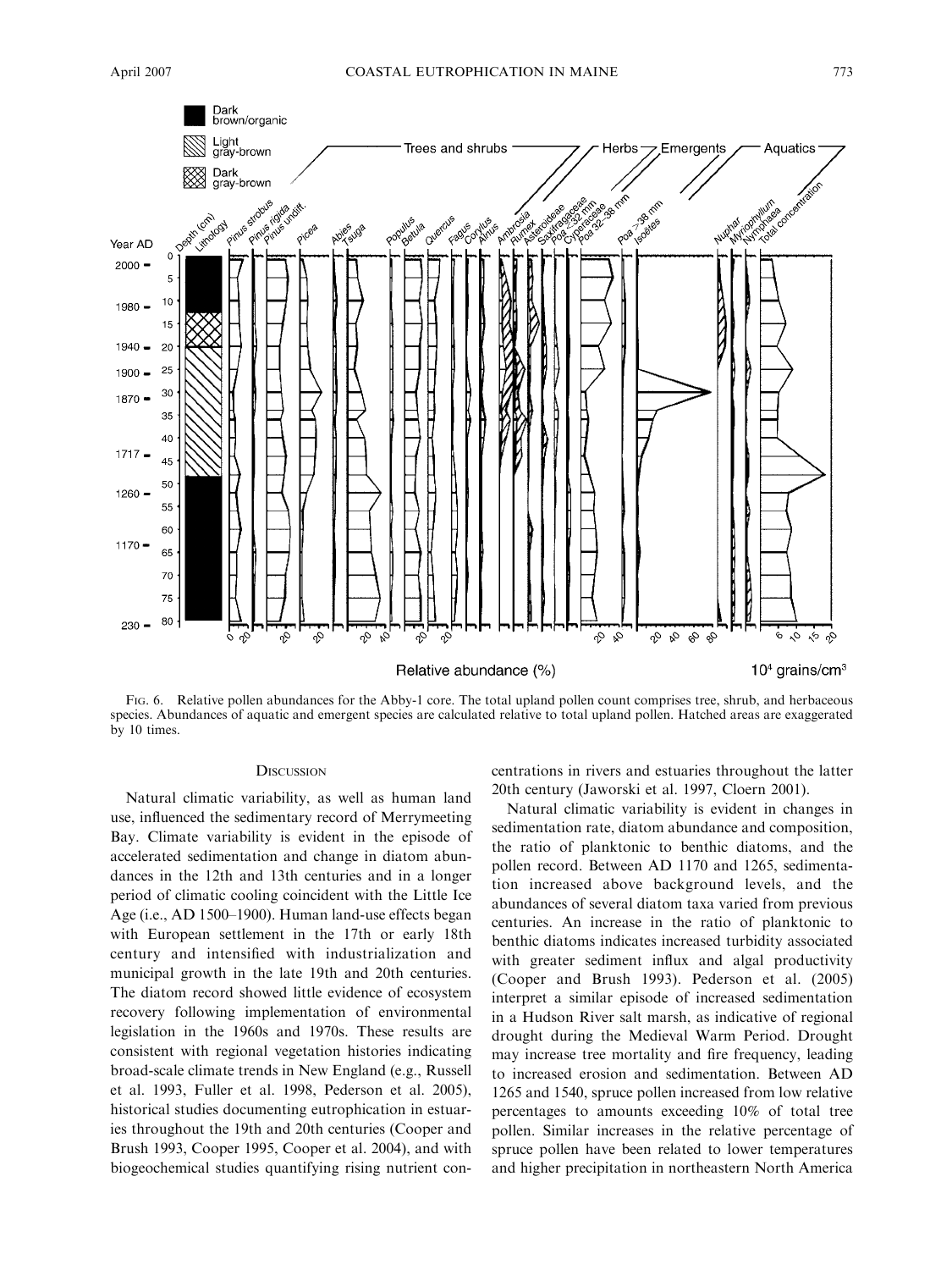

FIG. 7. Sediment chemistry for the Abby-1 core. From left to right, percentage carbon (%C), C flux, carbon to nitrogen ratio (C:N), <sup>13</sup>C and <sup>15</sup>N stable isotopes, total phosphorus (TP), biogenic silica (BSi), and diatom fluxes are illustrated.  $\Delta =$  $[R_{sam}/Rstd - 1] \times 1000$ , with R representing the <sup>13</sup>C/<sup>12</sup>C and <sup>15</sup>N/<sup>14</sup>N ratios in the sample and the PDB (Pee Dee Belemnite) and Air (air stable isotope ratio) standard, respectively. The numbers of planktonic and benthic diatoms are given as fluxes in units of 10000 valves  $cm^{-2}$  yr<sup>-1</sup>.

(Russell et al. 1993, Schauffler and Jacobsen 2002, Lindbladh et al. 2003). Also at this time, Zizanea pollen declined in relative abundance suggesting a shorter icefree growing season that reduced the establishment and growth of this annual grass on the intertidal mudflats.

The section of lighter colored sediments between 20 cm and 48 cm depths is related to greater inputs of mineral sediments relative to organic matter than in sediments above and below. The 95% confidence interval of the radiocarbon estimate of the timing of this change ranged from AD 1440 to 1640, suggesting that the initial increase in sedimentation was either associated with land-use changes very early in the Colonial Era or with natural climate variability that destroyed vegetation and promoted erosion. English families began settling along the tidal Androscoggin and Kennebec rivers in the 1650s (Churchill 2001); however, there were few settlers before 1640. Alternatively, a cooler climate associated with the Little Ice Age may have increased the duration of winter ice cover, thereby decreasing vegetative growth and in situ organic matter production on the intertidal flats, resulting in the observed change in sediment color.

Colonial impacts on the landscape are unambiguous at 44 cm depth, where pollen indicators of land clearance first appear, sedimentation accelerates, and diatom productivity increases. Several studies have implicated land clearance and agriculture as the underlying causes of increased sedimentation in estuaries (e.g., Brush 1989, Neubauer et al. 2002, Cooper et al. 2004), although accelerated sea-level rise along the Maine coast beginning around AD 1800 may also have contributed to increased sedimentation rates (Gehrels et al. 2002). Local historians reported that land-use changes along the lower Androscoggin and other rivers resulted in the filling in of Merrymeeting Bay with sand during the 18th century (McKeen 1853). Whereas the largest ships of the 17th century could navigate through Merrymeeting Bay and up the lower Androscoggin River to the falls at Brunswick, ships had to unload a part of their cargo at Merrymeeting Bay by the mid-19th century before proceeding up the Androscoggin because of the shallowness of its channel (Wheeler and Wheeler 1878). By AD 1800, benthic diatom productivity increased markedly along with a relative increase in the proportion of freshwater diatom taxa. Increased nutrient inputs and run-off from cleared land probably triggered these early changes in diatom composition (e.g., Cooper 1995).

A larger and more abrupt change in diatom assemblage and sediment chemistry occurred at the end of the 19th century corresponding with population growth and accelerating industrial activity within the watershed (Babcock et al. 1995). Benthic diatoms indicative of polluted waters (e.g., Navicula gregaria and Nitzschia palea) became abundant, as did planktonic species often dominant in eutrophic waters (e.g., Cyclotella meneghiniana and Actinocyclus normanii). The productivity of benthic taxa declined temporarily between AD 1900 and 1940, probably because of increased turbidity associated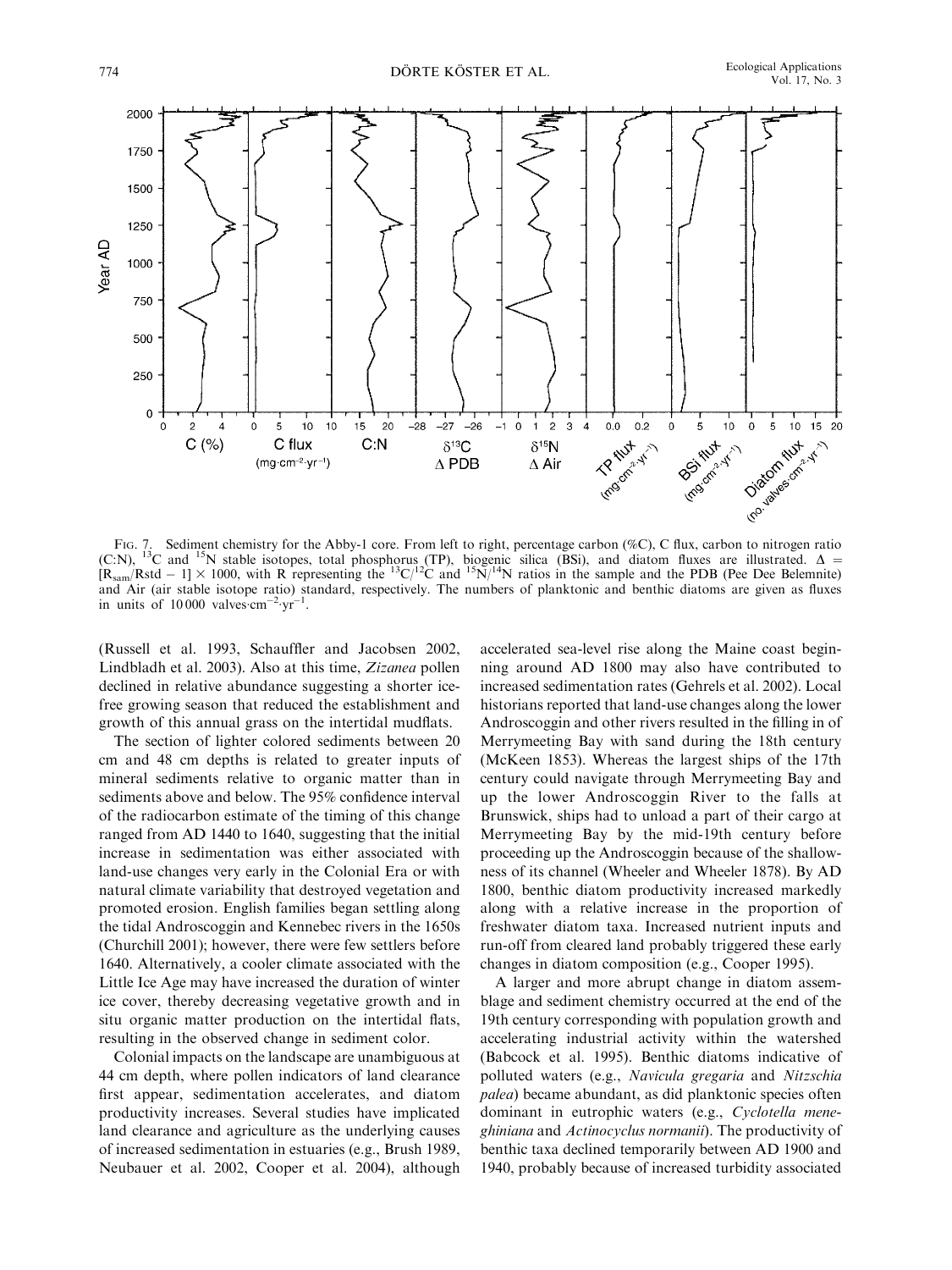with pulp-mill effluents and frequent blooms of bluegreen algae (Walker 1931, Maine Department of Environmental Protection 1979). Planktonic diatoms increased in both relative and absolute abundance throughout the 20th century, suggesting that nutrient loading has continued without reduction.

C flux to sediments supports the evidence of eutrophication in the diatom record. High organic content beginning in the mid-19th century and lasting throughout the 20th century indicates high primary productivity and probably increasing inputs of organic matter from industry and growing municipalities (Lichter et al. 2006). Although decomposition is likely to reduce the C content of the very recent sediments, the late 20th century produced the highest quantities of organic C throughout the sedimentary record. Since the mid-19th century,  $\delta^{15}N$ has undergone an oscillating increase, while  $\delta^{13}$ C has declined by  $\sim$ 1.5‰. Increasing  $\delta^{15}N$  values are consistent with high productivity (Bratton et al. 2003) as well as wastewater input (Hodell and Schelske 1998). Declines in  $\delta^{13}$ C in recent sediments of Chesapeake Bay have been interpreted as increases in terrestrial relative to marine sources of organic C associated with wetter climates (Bratton et al. 2003). However, the decline in C:N ratio of organic matter in the Merrymeeting Bay sediments indicates that algal productivity increased relative to terrestrial C inputs during the last century, which is supported by increases in diatom flux, total P, and biogenic Si. It is possible that the decline in sediment  $\delta^{13}$ C resulted from a decrease in  $\delta^{13}$ C of atmospheric  $CO<sub>2</sub>$ . The timing of the shift in the upper sediments is consistent with a decline in atmospheric  $\delta^{13}$ C attributed to fossil fuel burning (Francey et al. 1999).

The evidence of eutrophication in Merrymeeting Bay conforms with historical studies of Chesapeake Bay (Cooper and Brush 1993, Zimmerman and Canuel 2002), New Bedford Harbor (Chmura et al. 2004), and of the Pamlico and Neuse estuaries (Cooper et al. 2004). Like these studies, indicators of eutrophication showed little evidence of ecosystem recovery following the Clean Water Act. Benthic diatom productivity increased after a period of low abundance between AD 1900 and 1970, suggesting that primary wastewater treatment improved water clarity. However, high sedimentation rate, high diatom productivity, high planktonic to benthic diatom ratio, and high levels of organic C, total P, and biogenic Si indicate that the ecosystem is more eutrophic than its long-term baseline conditions. The primary sources of N in coastal Maine are atmospheric deposition and municipal wastewater facilities (Roman et al. 2000), whereas the primary sources of P are emissions from paper mills (McCubbin Consultants 2003). It is also possible that P is recycled from sediments (Coelho et al. 2004). Fertilization experiments indicate that both N and P limit phytoplankton productivity within Merrymeeting Bay (Lichter, unpublished data), and P emissions from paper mills have been implicated as causes of upriver algal blooms (McCubbin Consultants 2003).

## Implications for management and restoration

The accelerated sedimentation and cultural eutrophication that characterized the last two centuries of Merrymeeting Bay history had important consequences for the ecosystem. In addition to algal blooms, oxygen depletion, fish kill, and loss of biodiversity, increased turbidity is likely to have reduced the abundance of submerged aquatic vegetation (SAV) and consequently, altered the benthic food web. Aerial photographs show that SAV in Merrymeeting Bay currently inhabits  $<$  5% of shallows  $\leq$ 3 m deep at low tide. Reductions in SAV have been attributed to increased turbidity associated with eutrophication and high sedimentation in the Hudson River estuary (Nieder et al. 2004), Chesapeake Bay (Orth and Moore 1984, Stevenson et al. 1993, Orth et al. 2002), the Potomac River (Carter and Rybicki 1986), and Waquoit Bay (Short and Burdick 1996). SAV provides vital habitat and food for invertebrates and fish (Menzie 1980, Catling et al. 1994, Fluharty 2000), food for waterfowl (Noordhuis et al. 2002), and beneficial ecosystem effects such as nutrient uptake, oxygen generation, and sediment stabilization (Barko et al. 1991, Carter and Rybicki 1991). As such, the loss of SAV may hinder efforts to restore populations of native anadromous fish such as American shad and striped bass because of the lack of nursery habitat and forage for juvenile fish.

Although the extent to which turbidity associated with ongoing nutrient loading interferes with the recovery of SAV in Merrymeeting Bay is unclear, the diatom record indicates that current nutrient inputs plus potential recycling of P from sediments are sufficient to maintain the high diatom productivity and altered community composition that characterized the era of raw pollution during the mid-20th century. This is somewhat enigmatic because region-wide analyses of nutrient-loading rates in New England estuaries indicate that the Kennebec estuary is one of the least impacted by nonpoint nutrient sources because the watersheds of the Androscoggin and Kennebec rivers are largely forested with little agriculture and few urban areas (Boyer et al. 2002). It is likely that prehistoric nutrient inputs and productivity were extremely low in the undisturbed watershed (Nixon 1997). Consequently, even the relatively low levels of anthropogenic nutrient inputs into the Androscoggin and Kennebec rivers may be sufficient to maintain the altered community composition and elevated productivity observed in the diatom record of Merrymeeting Bay.

Much research would be needed to evaluate the effects of ongoing nutrient loading on the water clarity of Merrymeeting Bay. There are particular areas within Merrymeeting Bay and its small tributaries that are characterized by excessive turbidity. In addition to high algal productivity, turbidity may result from the activity of introduced benthivorous fish such as carp (Cyprinus carpio; Zambrano et al. 2001) as well as tidal resuspension of sediments. However, should it be determined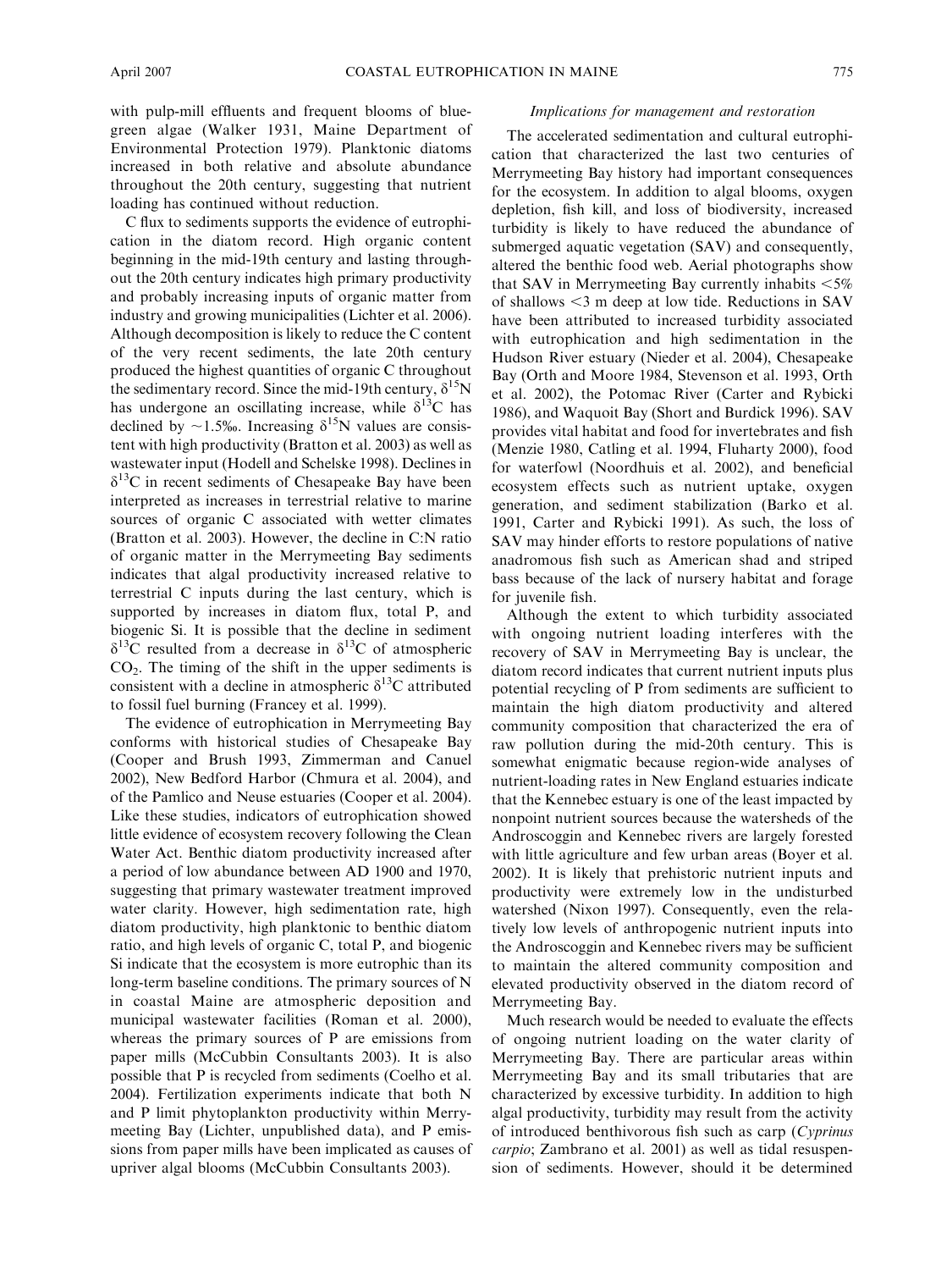that algal productivity strongly influences water turbidity, nutrient inputs to Merrymeeting Bay and its tributaries would have to be reduced. While primary and secondary wastewater treatments effectively eliminate organic matter, tertiary treatment is required to remove significant percentages of the nutrients in municipal wastewaters. Much of the P emitted by paper mills on the Androscoggin could also be eliminated as technology is available that would reduce P discharges by as much as 65% (McCubbin Consultants 2003). While it is true that environmental regulation can be costly, the opportunity cost of continuing to pollute rivers and estuaries should be considered in making management decisions. Because the paper industry constitutes an important source of economic activity in Maine and provides relatively high-paying jobs that are essential in rural areas, it wields considerable influence in the politics of environmental management. However, tourism, recreation, and shellfish fisheries are also vital components of the Maine economy, and all would benefit from sustained recovery of coastal ecosystems.

A shifting baseline may contribute to the political difficulty of legislating more stringent regulation of nutrient pollution. Public and institutional memory does not extend back in time far enough to recognize the potential for ecosystem recovery, only far enough to recognize the substantial improvement since the time when Merrymeeting Bay and its tributary rivers were described as open sewers. Public debate continues to focus on whether or not industry and municipalities meet the minimum standards, rather than what this unusual and important river–estuary complex could be and how to best manage it to achieve long-term restoration goals. Environmental history can inform debate about ecosystem management in light of economic tradeoffs by documenting the long-term baseline of the ecosystem, and thereby illustrate the upper limit of the potential for ecosystem recovery.

#### **ACKNOWLEDGMENTS**

This work is part of a comprehensive investigation of the ecology and environmental history of Merrymeeting Bay by Bowdoin College. The Henry Luce Foundation, the Henry L. and Grace Doherty Foundation, and Geoffrey and Allison Rusack generously provided funds for the research. We thank Elizabeth Harvey, Heather Caron, Jaret Reblin, and Eileen Johnson for their invaluable help, and are especially indebted to Bob Stevens for building a core-extruding tool on extremely short notice. Discussion with DeWitt John stimulated our understanding of the public debate about management of industrial discharges of P into the Androscoggin River and the relevance of our data to those issues.

#### LITERATURE CITED

- Allen, C. E. 1931. History of Dresden, Maine. Kennebec Journal Print Shop, Augusta, Maine, USA.
- Babcock, R. H., Y. Frenette, C. A. Scontras, and E. Eagan. 1995. Work and workers in the Industrial Age, 1865–1930. Pages 448–479 in R. W. Judd, E. A. Churchill, and J. W. Eastman, editors. Maine: The Pine Tree State from prehistory to the present. University of Maine Press, Orono, Maine, USA.
- Barko, J. W., D. Gunnison, and S. R. Carpenter. 1991. Sediment interactions with submersed macrophyte growth and community dynamics. Aquatic Botany 41:41–65.
- Baxter, J. P. 1916. The Baxter manuscripts. Documentary history of the State of Maine. Volume XXII. Portland, Maine Historical Society, Portland, Maine, USA.
- Binford, M. W. 1990. Calculation and uncertainty analysis of <sup>210</sup>Pb dates for PIRLA project lake sediment cores. Journal of Paleolimnology 3:253–267.
- Birks, H. J. B. 1995. Quantitative paleoenvironmental reconstructions. Pages 161–254 in D. Maddy and J. S. Brew, editors. Statistical modeling of Quaternary Science data. Quaternary Research Association, Cambridge, UK.
- Bourque, B. J. 2001. Twelve thousand years: American Indians in Maine. University of Nebraska Press, Lincoln, Nebraska, USA.
- Boyer, E. W., C. L. Goodale, N. A. Jaworski, and R. W. Howarth. 2002. Anthropogenic nitrogen sources and relationships to riverine nitrogen export in the northeastern U.S.A. Biogeochemistry 57:137–169.
- Bratton, J. F., S. M. Colman, and R. R. Seal. 2003. Eutrophication and carbon sources in Chesapeake Bay over the last 2700 yr: human impacts in context. Geochimica Et Cosmochimica Acta 67:3385–3402.
- Brush, G. S. 1989. Rates and patterns of estuarine sediment accumulation. Limnology and Oceanography 34:1235–1246.
- Carter, V., and N. B. Rybicki. 1990. Light attenuation and submersed macrophyte distribution in the tidal Potomac River. Estuaries 13:441–452.
- Catling, P. M., K. W. Spicer, M. Biernacki, and J. L. Doust. 1994. The biology of Canadian weeds. 103. Vallisneria americana Michx. Canadian Journal of Plant Science 74: 883–897.
- Chase, E. S. 1949. Pollution of the Androscoggin River by industrial wastes and control measures thereof. Boston Society of Civil Engineering 36:357–381.
- Chmura, G. L., A. Santos, V. Pospelova, Z. Spasojevic, R. Lam, and J. S. Latimer. 2004. Response of three paleoprimary production proxy measures to development of an urban estuary. Science of the Total Environment 320:225– 243.
- Churchill, E. A. 2001. English beachheads in Seventeenth-Century Maine. Pages 51–75 in R. W. Judd, E. A. Churchill, and J. W. Eastman, editors. Maine: The Pine Tree State from prehistory to the present. University of Maine Press, Orono, Maine, USA.
- Cloern, J. E. 2001. Our evolving conceptual model of the coastal eutrophication problem. Marine Ecology Progress Series 210:223–253.
- Coelho, J. P., M. R. Flindt, H. S. Jensen, A. I. Lillebo, and M. A. Pardal. 2004. Phosphorus speciation and availability in intertidal sediments of a temperate estuary: relation to eutrophication and annual P-fluxes. Estuarine, Coastal and Shelf Science 61:583–590.
- Cooper, S. R. 1995. Chesapeake Bay watershed historical landuse–impact on water quality and diatom communities. Ecological Applications 5:703–723.
- Cooper, S. R., and G. S. Brush. 1993. A 2500-year history of anoxia and eutrophication in Chesapeake Bay. Estuaries 16: 617–626.
- Cooper, S. R., S. K. McGlothlin, M. Madritch, and D. L. Jones. 2004. Paleoecological evidence of human impacts on the Neuse and Pamlico Estuaries of North Carolina, USA. Estuaries 27:617–633.
- Crusius, J., and R. F. Anderson. 1995. Evaluating the mobility of  $Cs-137$ , Pu-239+240, and Pb-210 from their distributions in laminated lake sediments. Journal of Paleolimnology 13: 119–141.
- Cwynar, L. C., E. Burden, and J. H. McAndrews. 1979. An inexpensive sieving method for concentrating pollen and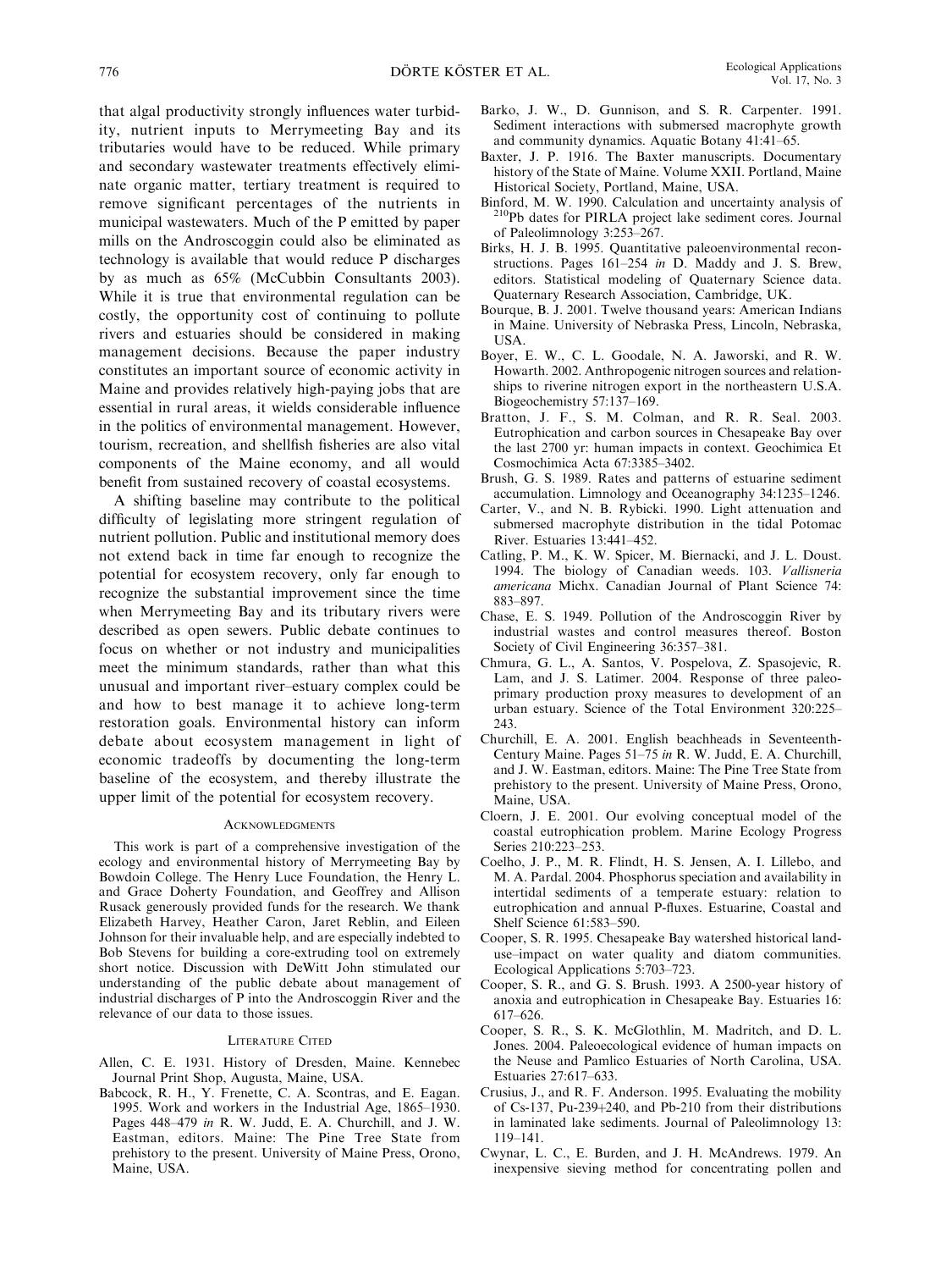spores from fine-grained sediments. Canadian Journal of Earth Sciences 16:1115–1120.

- Davis, R. B., C. T. Hess, S. A. Norton, D. W. Hanson, K. D. Hoagland, and D. S. Anderson. 1984. <sup>137</sup>Cs and <sup>210</sup>Pb dating of sediments from soft-water lakes in New England (USA) and Scandinavia, a failure of Cs dating. Chemical Geology 44:151–185.
- Faegri, K., P. E. Kaland, and K. Krzywinski. 1989. Textbook of pollen analysis. Fourth edition. J. Wiley and Sons, New York, New York, USA.
- Fluharty, D. 2000. Habitat protection, ecological issues, and implementation of the Sustainable Fisheries Act. Ecological Applications 10:325–337.
- Flynn, W. W. 1968. Determination of low levels of polonium-210 in environmental materials. Analytical Chimica Acta 43: 221–227.
- Foster, D. R., G. Motzkin, and B. Slater. 1998. Land-use history as long-term broad-scale disturbace: regional forest dynamics in central New England. Ecosystems 1:96–119.
- Foster, D. R., F. Swanson, J. Aber, I. Burke, N. Brokaw, D. Tilman, and A. Knapp. 2003. The importance of land-use legacies to ecology and conservation. Bioscience 53:77–88.
- Foster, N. W., and C. G. Atkins. 1869. Reports of the Commissioners of Fisheries of the State of Maine for the years 1867 and 1868. Owen and Nash, Augusta, Maine, USA.
- Francey, R. J., C. E. Allison, D. M. Etheridge, C. M. Trudinger, I. G. Enting, M. Leuenberger, R. L. Langenfelds, E. Michel, and L. P. Steele. 1999. A 1000-year high precision record of  $\delta^{13}C$  in atmospheric CO<sub>2</sub>. Tellus 51B: 170–193.
- Fuller, J. L., D. R. Foster, J. S. McLachlan, and N. Drake. 1998. Impact of human activity on regional forest composition and dynamics in central New England. Ecosystems 1:76– 95.
- Gehrels, W. R., D. F. Belknap, S. Black, and R. M. Newnham. 2002. Rapid sea-level rise in the Gulf of Maine, USA, since AD 1800. The Holocene 12:383–389.
- Ghere, D. L. 1995. Diplomacy and war on the Maine frontier, 1678–1759. Pages 120–142 in R. W. Judd, E. A. Churchill, and J. W. Eastman, editors. Maine: The Pine Tree State from prehistory to the present. University of Maine Press, Orono, Maine, USA.
- Hodell, D. A., and C. L. Schelske. 1998. Production, sedimentation, and isotopic composition of organic matter in Lake Ontario. Limnology and Oceanography 43:200–214.
- Jackson, J. B. C., et al. 2001. Historical overfishing and the recent collapse of coastal ecosystems. Science 293:629–638.
- Jaworski, N. A., R. W. Howarth, and L. J. Hetling. 1997. Atmospheric deposition of nitrogen oxides onto the landscape contributes to coastal eutrophication in the Northeast United States. Environmental Science and Technology 31: 1995–2004.
- Johengen, T. 1996. Standard operating procedures for determining total phosphorus, available phosphorus, and biogenic silica concentrations of Lake Michigan sediments and sediment trap material. NOAA/Great Lakes Environmental Research Lab, Ann Arbor, Michigan, USA.
- Kistner, D. A., and N. R. Pettigrew. 2001. A variable turbidity maximum in the Kennebec estuary, Maine. Estuaries 24:680– 687.
- Krammer, K., and H. Lange-Bertalot. 1986. Bacillariophyceae, 1. Teil: Naviculaceae. Gustav Fischer Verlag, Stuttgart, Germany.
- Krammer, K., and H. Lange-Bertalot. 1988. Bacillariophyceae, 2. Teil: Bacillariaceae, Epithemiaceae, Surirellaceae. Gustav Fischer Verlag, Stuttgart, Germany.
- Krammer, K., and H. Lange-Bertalot. 1991a. Bacillariophyceae, 3. Teil: Centrales, Fragilariaceae, Eunotiacea. Gustav Fischer Verlag, Stuttgart, Gemany.
- Krammer, K., and H. Lange-Bertalot. 1991b. Bacillariophyceae, 4. Teil: Achnanthaceae. Gustav Fischer Verlag, Stuttgart, Germany.
- Lawrance, W. A. 1967. A twenty-five year review of Androscoggin River pollution control activities. A report to the Androscoggin River Technical Committee. Sanitary Water Board, State of Maine, Lewiston, Maine, USA.
- Lee, G.-A., A. M. Davis, D. G. Smith, and J. H. McAndrews. 2004. Identifying fossil wild rice (Zizanea) pollen from Cootes Paradise, Ontario: a new approach using scanning electron microscopy. Journal of Archeological Science 31: 411–421.
- Lichter, J., H. Caron, T. S. Pasakarnis, S. L. Rodgers, T. S. Squiers, Jr., and C. S. Todd. 2006. The ecological collapse and partial recovery of a freshwater tidal ecosystem. Northeastern Naturalist 13:153–178.
- Lindbladh, M., G. L. Jacobson, Jr., and M. Schauffler. 2003. The postglacial history of three Picea species in New England, USA. Quaternary Research 59:61–69.
- Lotter, A., and S. Juggins. 1991. POLPROF, TRAN and ZONE: Programs for plotting, editing and zoning pollen and diatom data. INQUA Commission for the Study of the Holocene Newsletter 6:17–24.
- Lotze, H. K., and I. Milewski. 2004. Two centuries of multiple human impacts and successive changes in a North Atlantic food web. Ecological Applications 14:1428–1447.
- Maine Department of Environmental Protection. 1971. Kennebec Basin interim water quality plan. Environmental Improvement Commission. Augusta, Maine, USA.
- Maine Department of Environmental Protection. 1979. The Kennebec River, 1978 water quality, a historic perspective. Maine Department of Environmental Protection, Augusta, Maine, USA.
- Maine Department of Environmental Protection. 2000. Kennebec River modeling report. Bureau of Land and Water Quality, Division of Environmental Assessment, Augusta, Maine, USA.
- McCubbin Consultants. 2003. Current technology for control of phosphorus and BOD discharges in effluents from three Kraft pulp mills on the Androscoggin River. Report prepared for the State of Maine Department of Environmental Protection. Augusta, Maine, USA.
- McKeen, J. 1853. Some accounts of the early settlements at Sagadahock and on the Androscoggin river. Article V. Collection of the Maine Historical Society V. III. Portland, Maine, USA.
- Menzie, C. A. 1980. The chironomid (Insecta: Diptera) and other fauna of a Myriophyllum spicatum L. plant bed in the lower Hudson River. Estuaries 3:38–54.
- Milan, C. S., E. M. Swenson, R. E. Turner, and J. M. Lee. 1995. Assessment of the Cs-137 method for estimating sediment accumulation rates–Louisiana Salt Marshes. Journal of Coastal Research 11:296–307.
- Neubauer, S. C., I. C. Anderson, J. A. Constantine, and S. A. Kuehl. 2002. Sediment deposition and accretion in a mid-Atlantic (USA) freshwater marsh. Estuarine, Coastal and Shelf Science 54:713–727.
- Nieder, W. C., E. Barnaba, S. E. G. Findlay, S. Hoskins, N. Holochuck, and E. A. Blair. 2004. Distribution and abundance of submerged aquatic vegetation and Trapa natans in the Hudson River estuary. Journal of Coastal Research Special Issue 45:150–161.
- Nixon, S. W. 1997. Prehistoric nutrient inputs and productivity in Narragansett Bay. Estuaries 20:253–261.
- Noordhuis, R., D. T. van der Molen, and M. S. van der Berg. 2002. Response of herbivorous water-birds to the return of Chara in Lake Veluwemeer, The Netherlands. Aquatic Botany 72:349–367.
- North, J. W. 1870. The history of Augusta. Clapp and North, Augusta, Maine, USA.